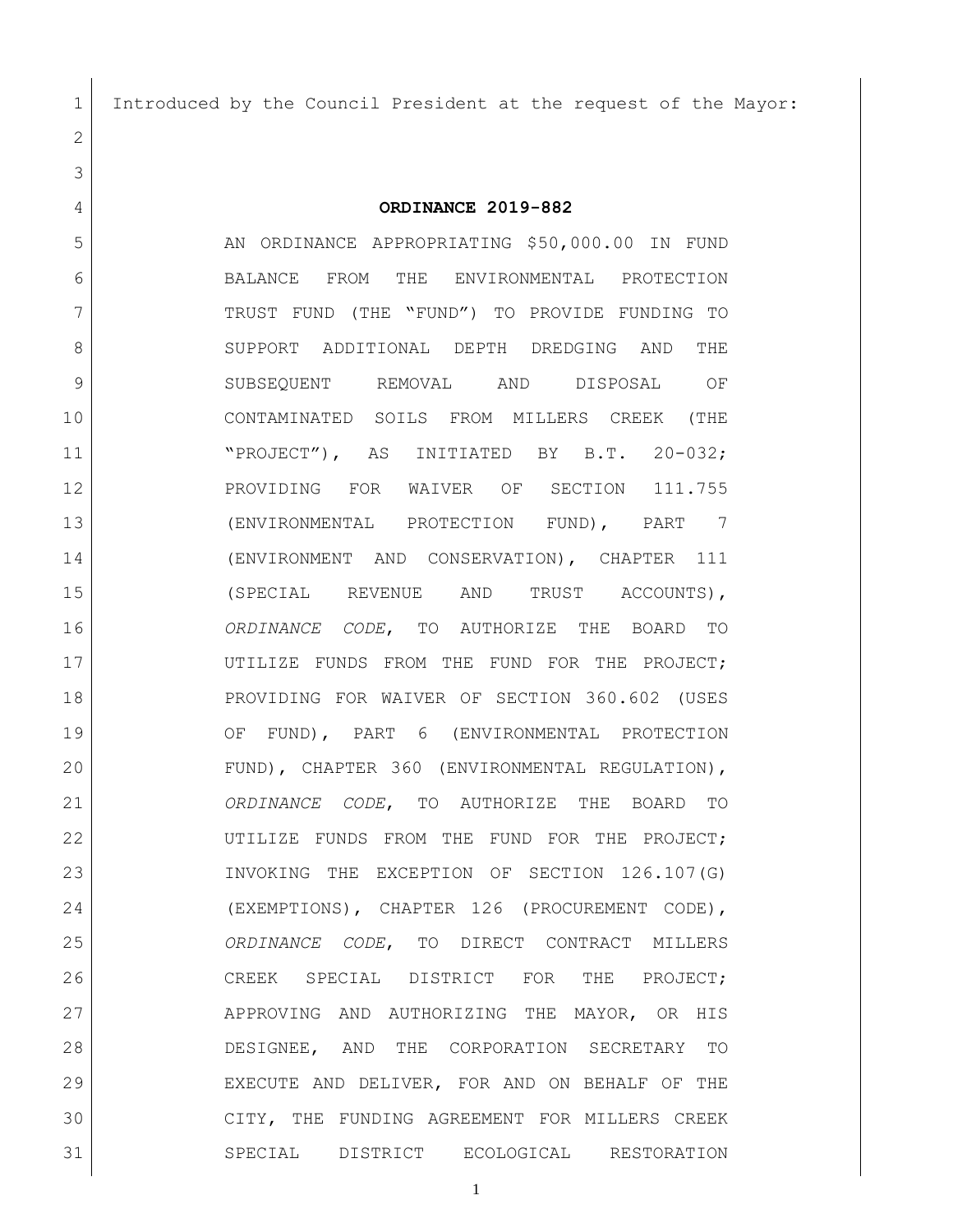BETWEEN THE CITY OF JACKSONVILLE AND MILLERS 2 CREEK SPECIAL DISTRICT FOR THE PROJECT; PROVIDING FOR CITY OVERSIGHT BY THE 4 ENVIRONMENTAL OUALITY DIVISION; REQUIRING REPORT; PROVIDING AN EFFECTIVE DATE.

**BE IT ORDAINED** by the Council of the City of Jacksonville:

**Section 1. Appropriation.** For the 2019-2020 fiscal year, within the City's budget, there is hereby appropriated the indicated sum(s) from the account(s) listed in subsection (a) to 11 the account(s) listed in subsection (b):

 (B.T. 20-032, attached hereto as **Exhibit 1** and incorporated herein 13 by this reference)

(a) Appropriated from:

15 See B.T. 20-032 \$50,000.00

(b) Appropriated to:

17 See B.T. 20-032 \$50,000.00

(c) Explanation of Appropriation

19 | The appropriation above is fund balance from the Environmental Protection Trust Fund to support additional depth dredging and the subsequent removal and disposal of contaminated soils from Millers Creek.

 **Section 2. Purpose.** The purpose of the appropriation in Section 1 is to provide funding to support and assist Millers Creek Special District (the "District") with the ongoing ecological restoration project in the southern section of the channel of Millers Creek (the "Project"). The funding will allow additional depth dredging and the subsequent removal and disposal of contaminated soil in Zone A-1.

 **Section 3. Waiver of Section 111.755 (Environmental Protection Fund),** *Ordinance Code***.** Section 111.755 (Environmental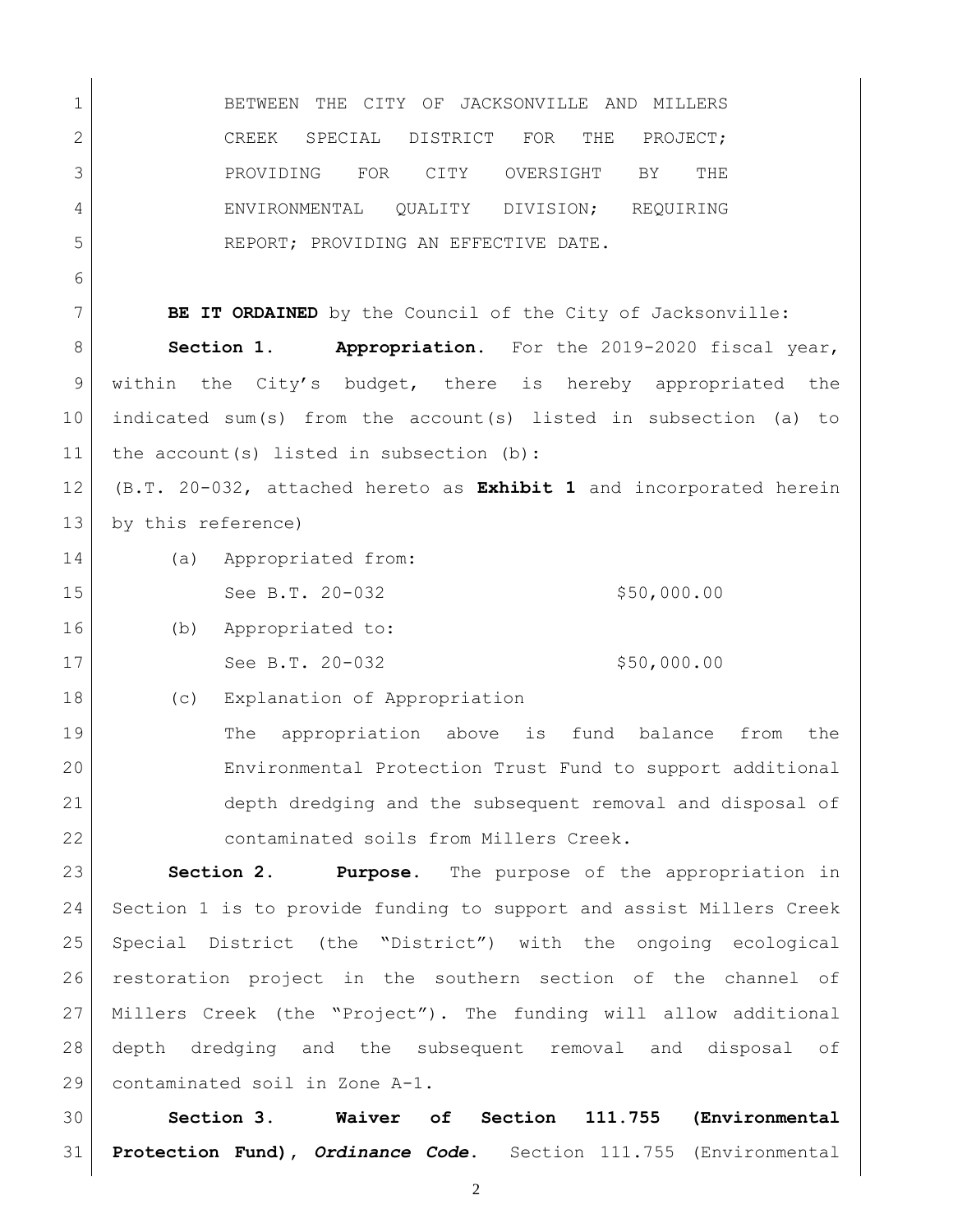1 Protection Fund), Part 7 (Environment and Conservation), Chapter 2 111 (Special Revenue and Trust Accounts) is hereby waived. Section 111.755 sets forth specific purposes for which the Environmental Protection Fund (the "Fund") must be used by the Environmental Protection Board (the "Board"). Section 111.755 does not list dredging and the removal and disposal of contaminated soil as one of the purposes for which the Fund may be used and the waiver is thus necessary to authorize the Board to utilize funds from the Fund for the Project. At its public hearing on August 19, 2019, the Board determined that funding of the Project is a worthwhile and beneficial use of the Fund and such Code waivers were approved by a unanimous vote of the Board. A copy of the minutes of the Board meeting of August 19, 2019, is attached hereto as **Exhibit 2** 14 and incorporated herein by this reference.

 **Section 4. Waiver of Section 360.602 (Uses of Fund),**  *Ordinance Code***.** Section 360.602 (Uses of Fund), Part 6 (Environmental Protection Fund), Chapter 360 (Environmental Regulation), *Ordinance Code*, is hereby waived. Section 360.602 sets forth specific purposes for which the Fund must be used by the Board. Section 360.602 does not list dredging and the removal and disposal of contaminated soil as one of the purposes for which the Fund may be used and the waiver is thus necessary to authorize the Board to utilize funds from the Fund for the Project.

 **Section 5. Invoking the exception pursuant to Section 126.107(g), Ordinance Code.** The City is hereby authorized to procure the use of the services of the District for the purposes described in Section 2. Pursuant to Section 126.107(g) (Exemptions), Part 1 (General Regulations), Chapter 126 (Procurement Code), *Ordinance Code*, such procurement is exempted from competitive solicitation because the supplies or services are to be provided by those specifically prescribed within authorizing